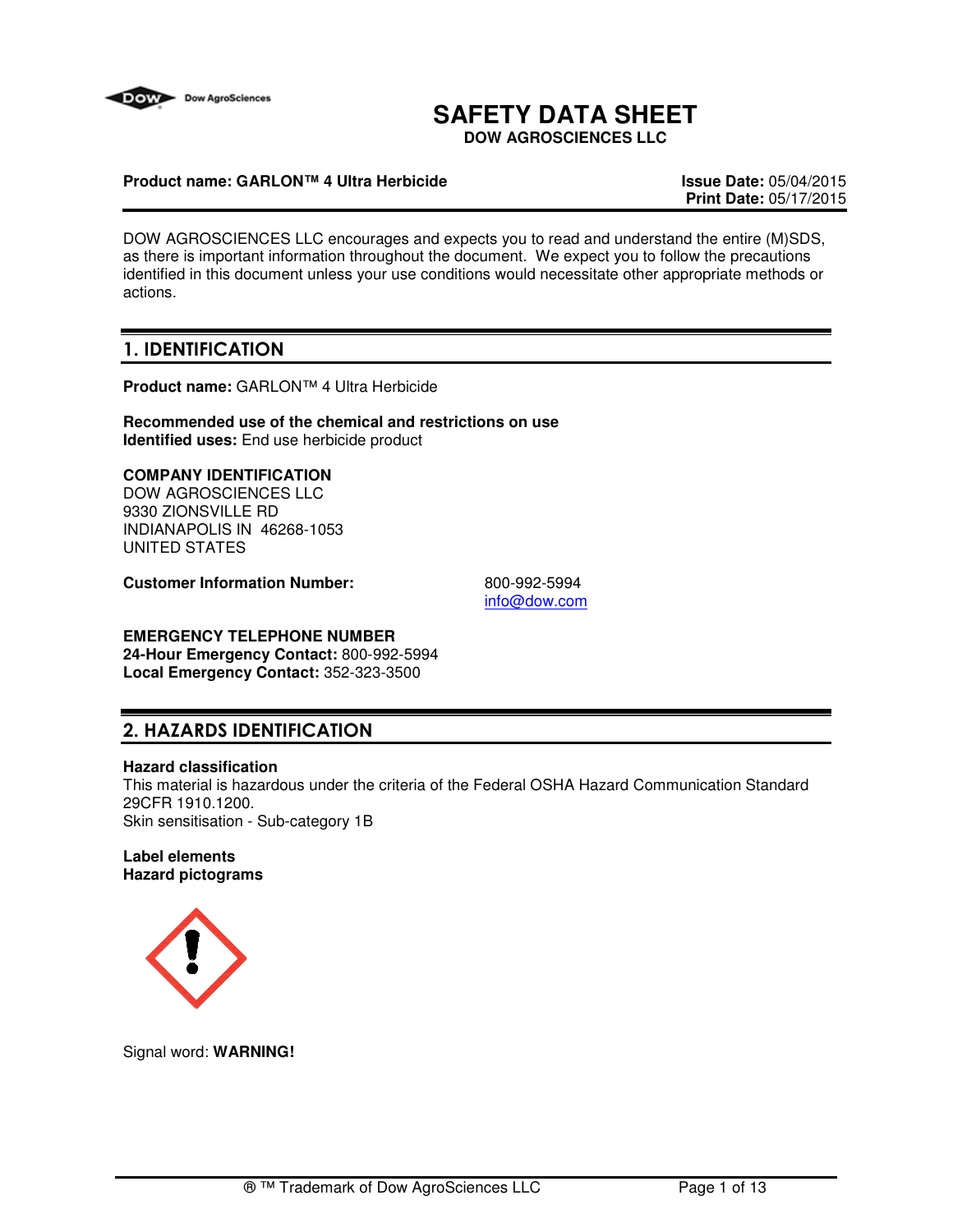#### **Hazards**

May cause an allergic skin reaction.

#### **Precautionary statements**

#### **Prevention**

Avoid breathing dust/ fume/ gas/ mist/ vapours/ spray. Contaminated work clothing should not be allowed out of the workplace. Wear protective gloves.

### **Response**

IF ON SKIN: Wash with plenty of soap and water. If skin irritation or rash occurs: Get medical advice/ attention. Wash contaminated clothing before reuse.

#### **Disposal**

Dispose of contents/ container to an approved waste disposal plant.

#### **Other hazards**

no data available

## 3. COMPOSITION/INFORMATION ON INGREDIENTS

#### **Chemical nature:** Mixture

This product is a mixture.

| Component                       | <b>CASRN</b>  | Concentration |
|---------------------------------|---------------|---------------|
|                                 |               |               |
| Triclopyr-2-butoxyethyl ester   | 64700-56-7    | 60.5%         |
| Ethylene glycol monobutyl ether | 111-76-2      | 0.5%          |
| Balance                         | Not available | 39.0%         |

### 4. FIRST AID MEASURES

#### **Description of first aid measures**

**General advice:** First Aid responders should pay attention to self-protection and use the recommended protective clothing (chemical resistant gloves, splash protection). If potential for exposure exists refer to Section 8 for specific personal protective equipment.

**Inhalation:** Move person to fresh air. If person is not breathing, call an emergency responder or ambulance, then give artificial respiration; if by mouth to mouth use rescuer protection (pocket mask etc). Call a poison control center or doctor for treatment advice.

**Skin contact:** Take off contaminated clothing. Wash skin with soap and plenty of water for 15-20 minutes. Call a poison control center or doctor for treatment advice. Wash clothing before reuse. Shoes and other leather items which cannot be decontaminated should be disposed of properly.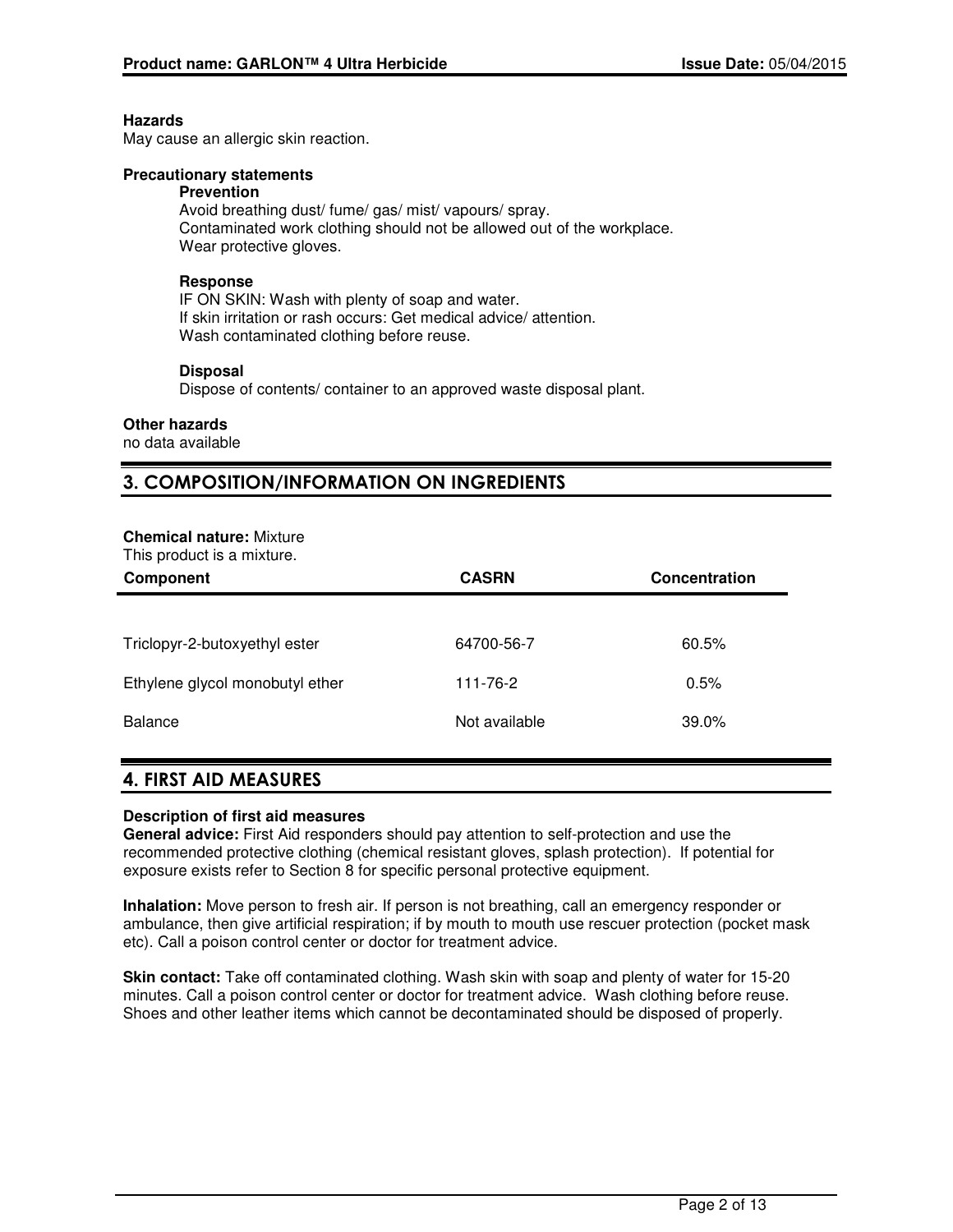**Eye contact:** Hold eyes open and rinse slowly and gently with water for 15-20 minutes. Remove contact lenses, if present, after the first 5 minutes, then continue rinsing eyes. Call a poison control center or doctor for treatment advice.

**Ingestion:** Call a poison control center or doctor immediately for treatment advice. Have person sip a glass of water if able to swallow. Do not induce vomiting unless told to do so by the poison control center or doctor. Never give anything by mouth to an unconscious person.

**Most important symptoms and effects, both acute and delayed:** Aside from the information found under Description of first aid measures (above) and Indication of immediate medical attention and special treatment needed (below), any additional important symptoms and effects are described in Section 11: Toxicology Information.

### **Indication of any immediate medical attention and special treatment needed**

**Notes to physician:** No specific antidote. Treatment of exposure should be directed at the control of symptoms and the clinical condition of the patient. Have the Safety Data Sheet, and if available, the product container or label with you when calling a poison control center or doctor, or going for treatment.

## 5. FIREFIGHTING MEASURES

**Suitable extinguishing media:** Water fog or fine spray. Dry chemical fire extinguishers. Carbon dioxide fire extinguishers. Foam. Alcohol resistant foams (ATC type) are preferred. General purpose synthetic foams (including AFFF) or protein foams may function, but will be less effective. Water fog, applied gently may be used as a blanket for fire extinguishment.

**Unsuitable extinguishing media:** Do not use direct water stream. May spread fire.

#### **Special hazards arising from the substance or mixture**

**Hazardous combustion products:** During a fire, smoke may contain the original material in addition to combustion products of varying composition which may be toxic and/or irritating. Combustion products may include and are not limited to: Nitrogen oxides. Hydrogen chloride. Carbon monoxide. Carbon dioxide. Phosgene.

**Unusual Fire and Explosion Hazards:** Container may rupture from gas generation in a fire situation. Violent steam generation or eruption may occur upon application of direct water stream to hot liquids.

#### **Advice for firefighters**

**Fire Fighting Procedures:** Keep people away. Isolate fire and deny unnecessary entry. Use water spray to cool fire exposed containers and fire affected zone until fire is out and danger of reignition has passed. Fight fire from protected location or safe distance. Consider the use of unmanned hose holders or monitor nozzles. Immediately withdraw all personnel from the area in case of rising sound from venting safety device or discoloration of the container. Do not use direct water stream. May spread fire. Move container from fire area if this is possible without hazard. Burning liquids may be moved by flushing with water to protect personnel and minimize property damage. Water fog, applied gently may be used as a blanket for fire extinguishment. Contain fire water run-off if possible. Fire water run-off, if not contained, may cause environmental damage. Review the "Accidental Release Measures" and the "Ecological Information" sections of this (M)SDS.

**Special protective equipment for firefighters:** Wear positive-pressure self-contained breathing apparatus (SCBA) and protective fire fighting clothing (includes fire fighting helmet, coat, trousers, boots, and gloves). Avoid contact with this material during fire fighting operations. If contact is likely, change to full chemical resistant fire fighting clothing with self-contained breathing apparatus. If this is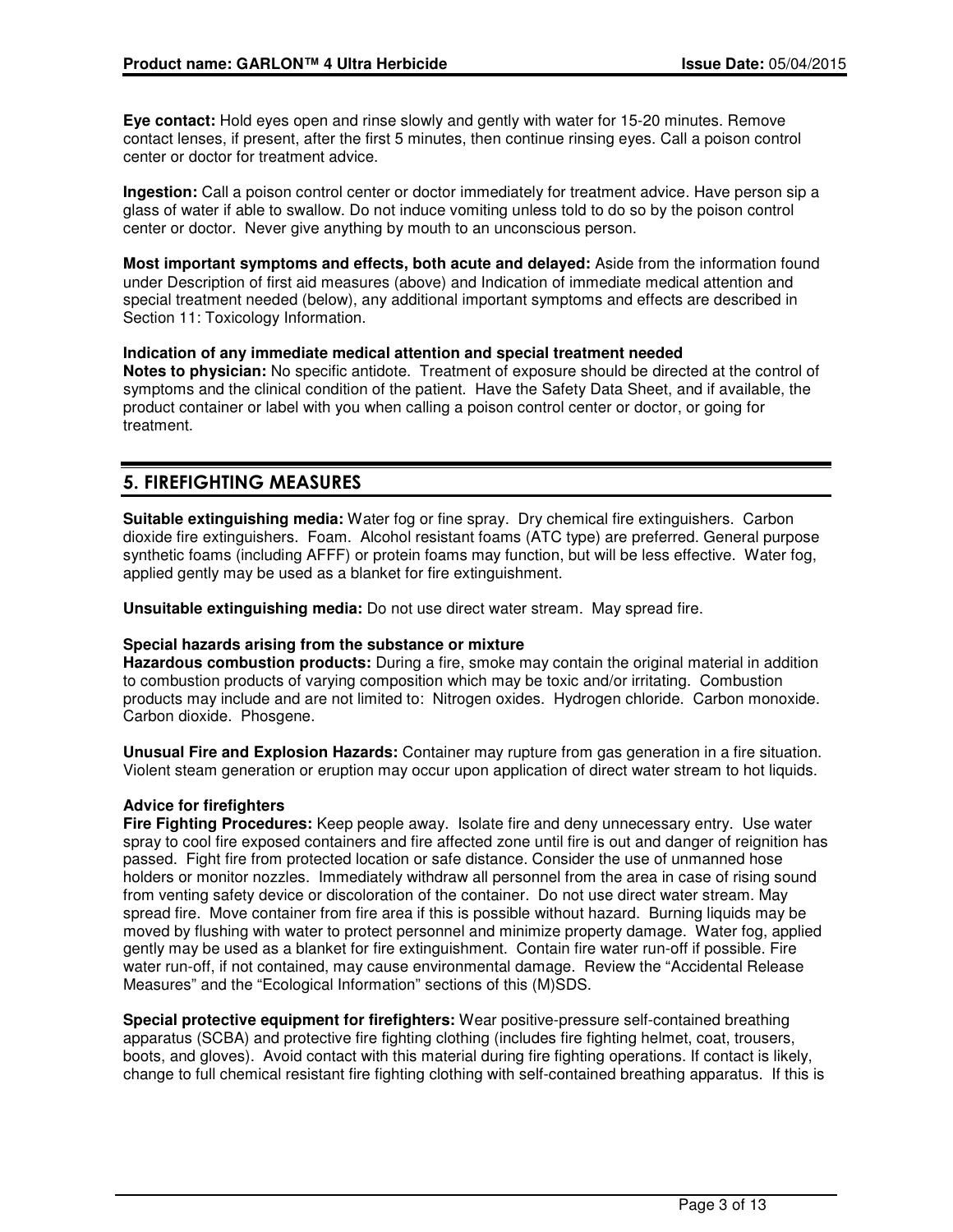not available, wear full chemical resistant clothing with self-contained breathing apparatus and fight fire from a remote location. For protective equipment in post-fire or non-fire clean-up situations, refer to the relevant sections.

## 6. ACCIDENTAL RELEASE MEASURES

**Personal precautions, protective equipment and emergency procedures:** Isolate area. Keep unnecessary and unprotected personnel from entering the area. Refer to section 7, Handling, for additional precautionary measures. Use appropriate safety equipment. For additional information, refer to Section 8, Exposure Controls and Personal Protection.

**Environmental precautions:** Prevent from entering into soil, ditches, sewers, waterways and/or groundwater. See Section 12, Ecological Information.

**Methods and materials for containment and cleaning up:** Contain spilled material if possible. Small spills: Absorb with materials such as: Clay. Dirt. Sand. Sweep up. Collect in suitable and properly labeled containers. Large spills: Contact Dow AgroSciences for clean-up assistance. See Section 13, Disposal Considerations, for additional information.

## 7. HANDLING AND STORAGE

**Precautions for safe handling:** Keep out of reach of children. Do not swallow. Avoid breathing vapor or mist. Avoid contact with eyes, skin, and clothing. Use with adequate ventilation. Wash thoroughly after handling. See Section 8, EXPOSURE CONTROLS AND PERSONAL PROTECTION.

**Conditions for safe storage:** Store in a dry place. Store in original container. Keep container tightly closed when not in use. Do not store near food, foodstuffs, drugs or potable water supplies.

## 8. EXPOSURE CONTROLS/PERSONAL PROTECTION

### **Control parameters**

Exposure limits are listed below, if they exist.

| Component                          | Regulation | <b>Type of listing</b> | <b>Value/Notation</b> |
|------------------------------------|------------|------------------------|-----------------------|
| Triclopyr-2-butoxyethyl ester      | Dow IHG    | TWA                    | $2 \text{ mg/m}$ 3    |
|                                    | Dow IHG    | TWA                    | SKIN, DSEN, BEI       |
| Ethylene glycol monobutyl<br>ether | ACGIH      | TWA                    | 20 ppm                |
|                                    | OSHA Z-1   | TWA                    | 240 mg/m3 50 ppm      |
|                                    | ACGIH      | TWA                    | <b>BEI</b>            |
|                                    | OSHA Z-1   | TWA                    | Absorbed via skin     |

RECOMMENDATIONS IN THIS SECTION ARE FOR MANUFACTURING, COMMERCIAL BLENDING AND PACKAGING WORKERS. APPLICATORS AND HANDLERS SHOULD SEE THE PRODUCT LABEL FOR PROPER PERSONAL PROTECTIVE EQUIPMENT AND CLOTHING.

### **Exposure controls**

**Engineering controls:** Use local exhaust ventilation, or other engineering controls to maintain airborne levels below exposure limit requirements or guidelines. If there are no applicable exposure limit requirements or guidelines, general ventilation should be sufficient for most operations.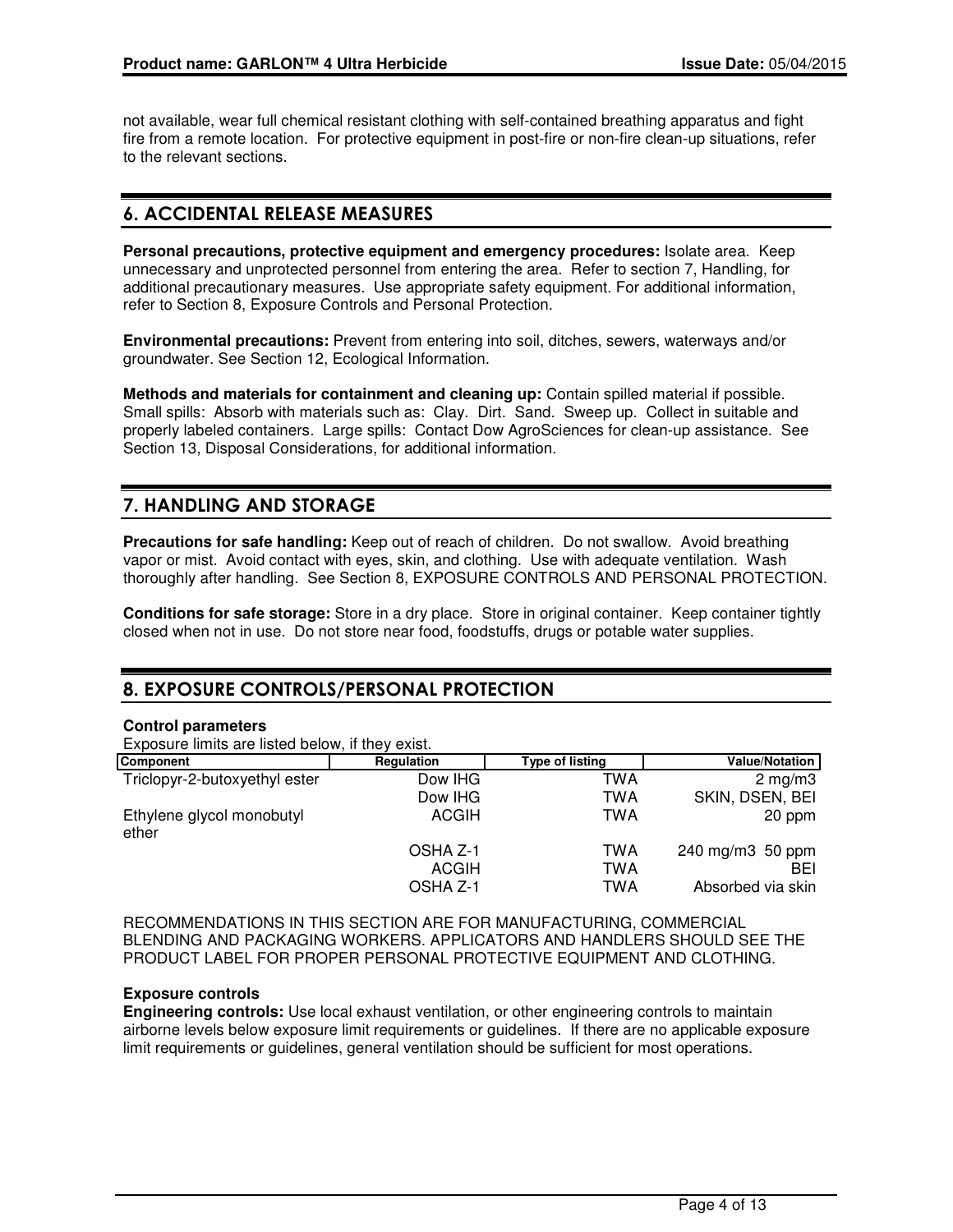#### **Individual protection measures**

**Eye/face protection:** Use safety glasses (with side shields).

#### **Skin protection**

**Hand protection:** Use gloves chemically resistant to this material. Examples of preferred glove barrier materials include: Butyl rubber. Chlorinated polyethylene. Neoprene. Polyethylene. Ethyl vinyl alcohol laminate ("EVAL"). Examples of acceptable glove barrier materials include: Natural rubber ("latex"). Viton. Polyvinyl chloride ("PVC" or "vinyl"). Nitrile/butadiene rubber ("nitrile" or "NBR"). NOTICE: The selection of a specific glove for a particular application and duration of use in a workplace should also take into account all relevant workplace factors such as, but not limited to: Other chemicals which may be handled, physical requirements (cut/puncture protection, dexterity, thermal protection), potential body reactions to glove materials, as well as the instructions/specifications provided by the glove supplier.

**Other protection:** Use protective clothing chemically resistant to this material. Selection of specific items such as face shield, boots, apron, or full body suit will depend on the task.

**Respiratory protection:** Respiratory protection should be worn when there is a potential to exceed the exposure limit requirements or guidelines. If there are no applicable exposure limit requirements or guidelines, wear respiratory protection when adverse effects, such as respiratory irritation or discomfort have been experienced, or where indicated by your risk assessment process. For most conditions no respiratory protection should be needed; however, if discomfort is experienced, use an approved air-purifying respirator. The following should be effective types of air-purifying respirators: Organic vapor cartridge with a particulate pre-filter.

## 9. PHYSICAL AND CHEMICAL PROPERTIES

| Appearance                                       |                                                                        |
|--------------------------------------------------|------------------------------------------------------------------------|
| <b>Physical state</b>                            | Liquid.                                                                |
| Color                                            | Yellow                                                                 |
| Odor                                             | Mild                                                                   |
| <b>Odor Threshold</b>                            | no data available                                                      |
| рH                                               | 3.36 1% pH Electrode (1% aqueous suspension)                           |
| <b>Melting point/range</b>                       | Not applicable                                                         |
| <b>Freezing point</b>                            | No test data available                                                 |
| Boiling point (760 mmHg)                         | No test data available                                                 |
| <b>Flash point</b>                               | closed cup > 100 °C ( > 212 °F) Pensky-Martens Closed Cup<br>ASTM D 93 |
| <b>Evaporation Rate (Butyl Acetate)</b><br>$= 1$ | No test data available                                                 |
| Flammability (solid, gas)                        | no data available                                                      |
| <b>Lower explosion limit</b>                     | No test data available                                                 |
| <b>Upper explosion limit</b>                     | No test data available                                                 |
| <b>Vapor Pressure</b>                            | No test data available                                                 |
| Relative Vapor Density (air $= 1$ )              | No test data available                                                 |
| Relative Density (water $= 1$ )                  | 1.11 at 20 °C (68 °F) Digital Density Meter (Oscillating Coil)         |
| <b>Water solubility</b>                          | emulsifies                                                             |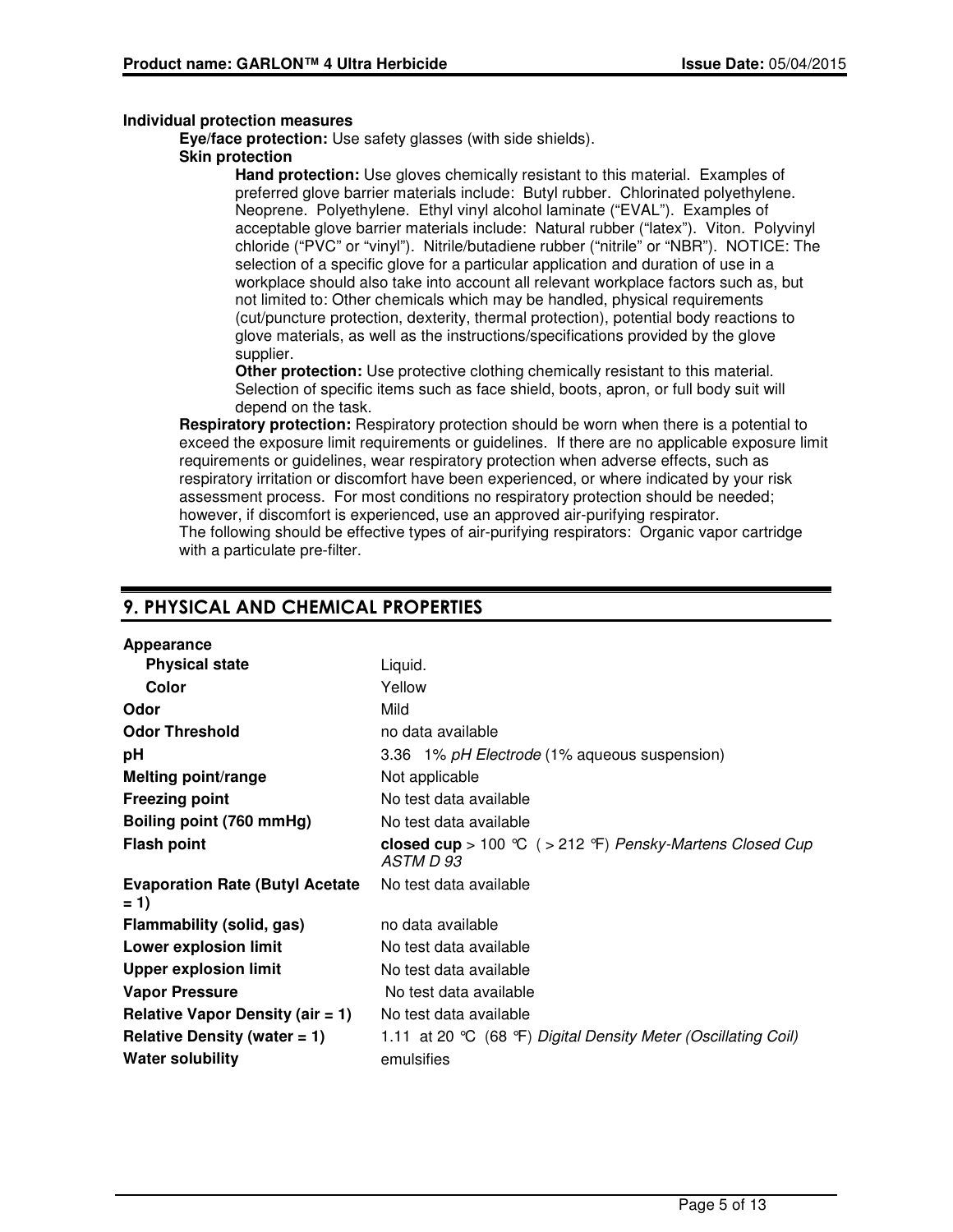| <b>Partition coefficient: n-</b><br>octanol/water | no data available                                      |
|---------------------------------------------------|--------------------------------------------------------|
| <b>Auto-ignition temperature</b>                  | > 325 ℃ (> 617 °F)                                     |
| <b>Decomposition temperature</b>                  | No test data available                                 |
| <b>Dynamic Viscosity</b>                          | 23.4 mPa.s at 20 ℃ (68 °F) 10.8 mPa.s at 40 ℃ (104 °F) |
| <b>Kinematic Viscosity</b>                        | No test data available                                 |
| <b>Explosive properties</b>                       | No.                                                    |
| <b>Oxidizing properties</b>                       | No significant increase (>5C) in temperature.          |
| <b>Liquid Density</b>                             | 1.11 g/cm3 at 20 ℃ (68 °F) Digital density meter       |
| <b>Molecular weight</b>                           | no data available                                      |

NOTE: The physical data presented above are typical values and should not be construed as a specification.

## 10. STABILITY AND REACTIVITY

**Reactivity:** no data available

**Chemical stability:** Thermally stable at typical use temperatures.

**Possibility of hazardous reactions:** Polymerization will not occur.

**Conditions to avoid:** Exposure to elevated temperatures can cause product to decompose. Generation of gas during decomposition can cause pressure in closed systems.

**Incompatible materials:** Avoid contact with: Strong acids. Strong bases. Strong oxidizers.

**Hazardous decomposition products:** Decomposition products depend upon temperature, air supply and the presence of other materials. Decomposition products can include and are not limited to: Hydrogen chloride. Nitrogen oxides. Phosgene.

## 11. TOXICOLOGICAL INFORMATION

Toxicological information on this product or its components appear in this section when such data is available.

### **Acute toxicity**

#### **Acute oral toxicity**

Low toxicity if swallowed. Small amounts swallowed incidentally as a result of normal handling operations are not likely to cause injury; however, swallowing larger amounts may cause injury.

LD50, Rat, female, 3,200 mg/kg

### **Acute dermal toxicity**

Prolonged skin contact is unlikely to result in absorption of harmful amounts.

LD50, Rat, male and female, > 5,000 mg/kg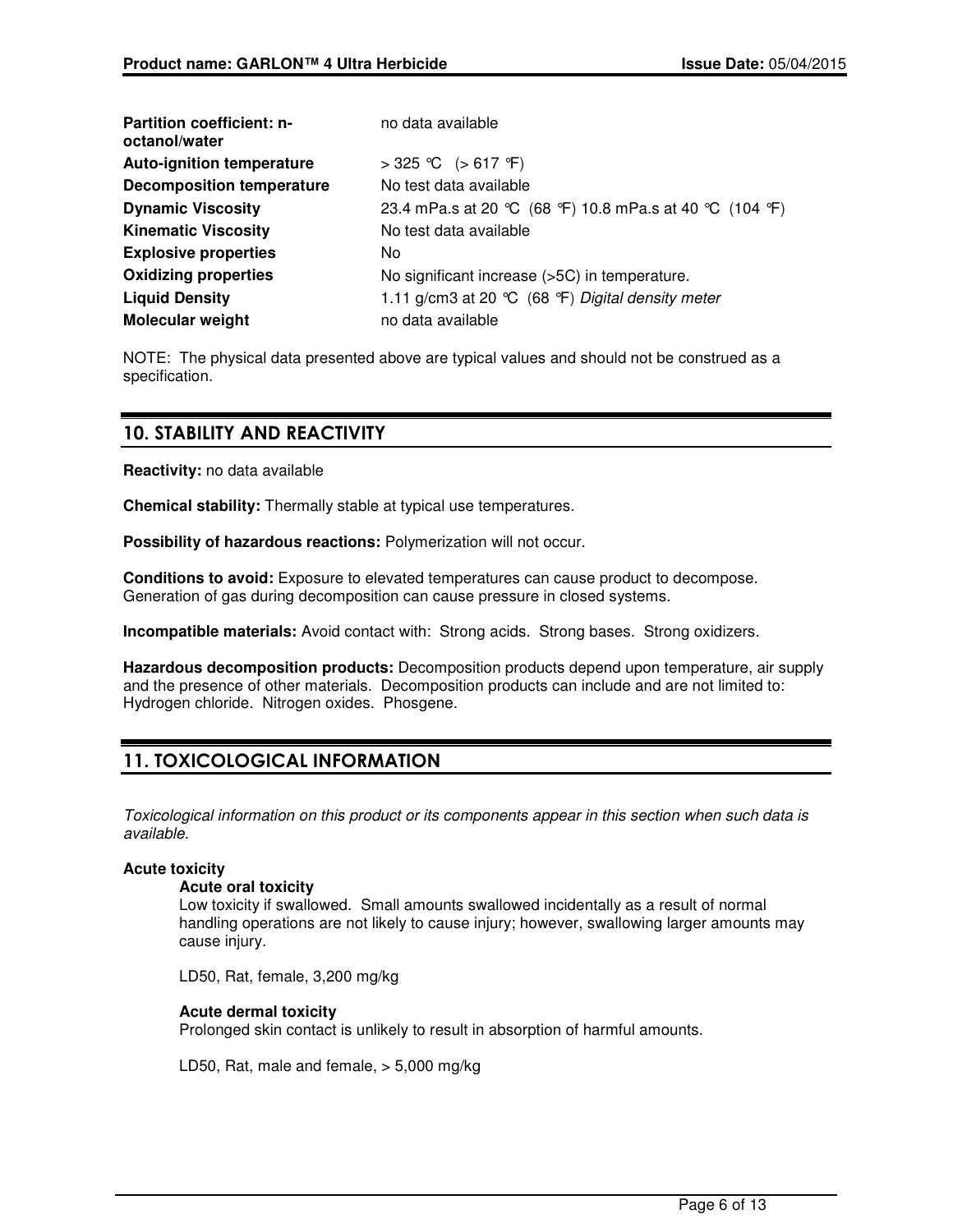#### **Acute inhalation toxicity**

Prolonged exposure is not expected to cause adverse effects. Based on the available data, respiratory irritation was not observed.

LC50, Rat, male and female, 4 Hour, dust/mist, > 5.05 mg/l No deaths occurred at this concentration.

### **Skin corrosion/irritation**

Brief contact may cause moderate skin irritation with local redness. May cause drying and flaking of the skin.

#### **Serious eye damage/eye irritation**

May cause slight eye irritation. Corneal injury is unlikely.

#### **Sensitization**

Has demonstrated the potential for contact allergy in mice.

For respiratory sensitization: No relevant data found.

#### **Specific Target Organ Systemic Toxicity (Single Exposure)**

Evaluation of available data suggests that this material is not an STOT-SE toxicant.

#### **Specific Target Organ Systemic Toxicity (Repeated Exposure)**

For the active ingredient(s): In animals, effects have been reported on the following organs: Kidney. Liver.

#### **Carcinogenicity**

For the minor component(s): In long-term animal studies with ethylene glycol butyl ether, small but statistically significant increases in tumors were observed in mice but not rats. The effects are not believed to be relevant to humans. If the material is handled in accordance with proper industrial handling procedures, exposures should not pose a carcinogenic risk to man. For similar active ingredient(s). Triclopyr. Did not cause cancer in laboratory animals.

#### **Teratogenicity**

For the active ingredient(s): Has been toxic to the fetus in laboratory animals at doses toxic to the mother. Did not cause birth defects in laboratory animals.

#### **Reproductive toxicity**

For similar active ingredient(s). Triclopyr. In laboratory animal studies, effects on reproduction have been seen only at doses that produced significant toxicity to the parent animals.

#### **Mutagenicity**

For the active ingredient(s): In vitro genetic toxicity studies were negative. Animal genetic toxicity studies were negative.

#### **Aspiration Hazard**

Based on available information, aspiration hazard could not be determined.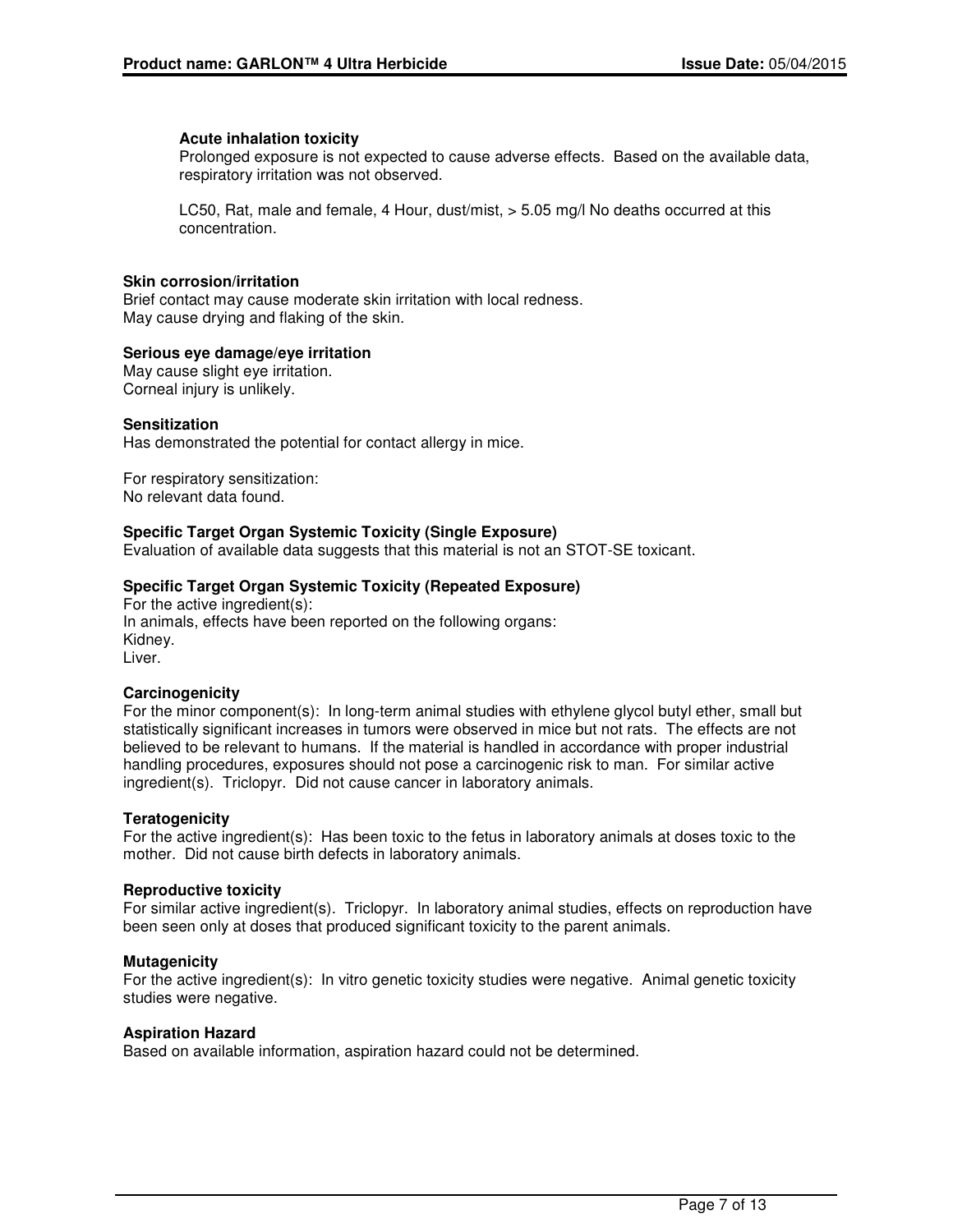**Carcinogenicity Component List Classification Ethylene glycol monobutyl ether**

ACGIH A3: Confirmed animal carcinogen with unknown relevance to humans.

## 12. ECOLOGICAL INFORMATION

Ecotoxicological information on this product or its components appear in this section when such data is available.

#### **Toxicity**

#### **Acute toxicity to fish**

For similar material(s):

Material is highly toxic to aquatic organisms on an acute basis (LC50/EC50 between 0.1 and 1 mg/L in the most sensitive species tested).

For similar material(s):

LC50, Lepomis macrochirus (Bluegill sunfish), 96 Hour, 0.44 mg/l, OECD Test Guideline 203 or Equivalent

LC50, Oncorhynchus mykiss (rainbow trout), 96 Hour, 0.984 mg/l, OECD Test Guideline 203 or Equivalent

### **Acute toxicity to aquatic invertebrates**

For similar material(s): EC50, Daphnia magna (Water flea), 48 Hour, 0.35 mg/l, OECD Test Guideline 202 or **Equivalent** 

#### **Acute toxicity to algae/aquatic plants**

For similar material(s): EbC50, Pseudokirchneriella subcapitata (green algae), 72 Hour, Biomass, 11 mg/l, OECD Test Guideline 201 or Equivalent

#### **Toxicity to Above Ground Organisms**

Based on information for a similar material: Material is slightly toxic to birds on an acute basis (LD50 between 501 and 2000 mg/kg).

Based on information for a similar material:

oral LD50, Colinus virginianus (Bobwhite quail), 1,350 mg/kg

#### **Persistence and degradability**

### **Triclopyr-2-butoxyethyl ester**

**Biodegradability:** Chemical degradation (hydrolysis) is expected in the environment. Material is expected to biodegrade very slowly (in the environment). Fails to pass OECD/EEC tests for ready biodegradability. 10-day Window: Fail **Biodegradation:** 18 % **Exposure time:** 28 d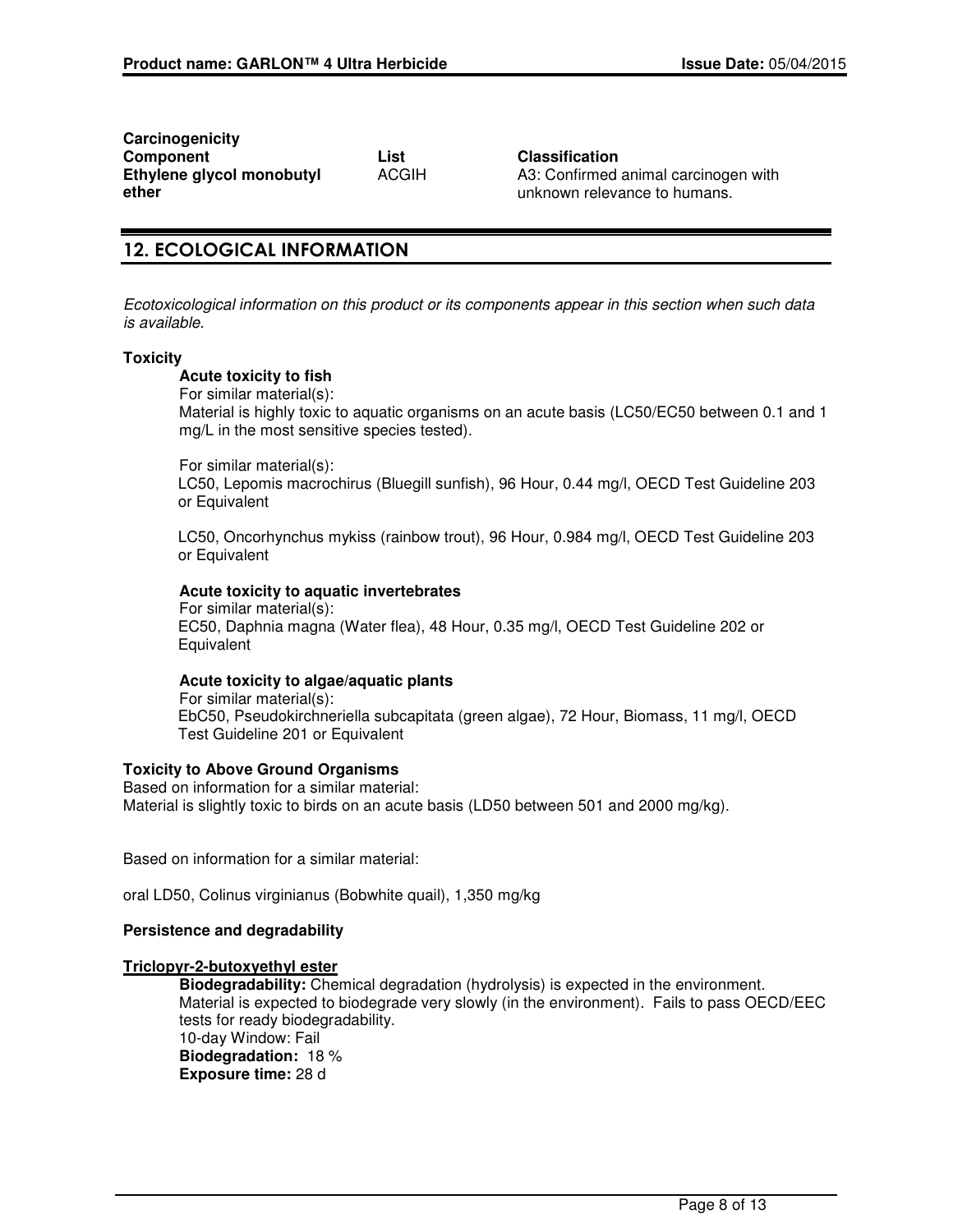**Method:** OECD Test Guideline 301B or Equivalent

**Theoretical Oxygen Demand:** 1.39 mg/mg

### **Biological oxygen demand (BOD)**

| <b>Incubation</b><br>Time | <b>BOD</b> |
|---------------------------|------------|
|                           | 0.004      |
|                           | mg/mg      |

#### **Stability in Water (1/2-life)**

Hydrolysis, half-life, 8.7 d, pH 7, Half-life Temperature 25 °C

#### **Photodegradation**

**Atmospheric half-life:** 5.6 Hour **Method:** Estimated.

## **Ethylene glycol monobutyl ether**

**Biodegradability:** Material is readily biodegradable. Passes OECD test(s) for ready biodegradability. Material is ultimately biodegradable (reaches > 70% mineralization in OECD test(s) for inherent biodegradability). 10-day Window: Pass **Biodegradation:** 90.4 % **Exposure time:** 28 d

**Method:** OECD Test Guideline 301B or Equivalent

**Theoretical Oxygen Demand:** 2.30 mg/mg

**Chemical Oxygen Demand:** 2.21 mg/g Dichromate

### **Biological oxygen demand (BOD)**

| <b>Incubation</b> | <b>BOD</b> |
|-------------------|------------|
| Time              |            |
| 5 d               | 5.2%       |
| 10 d              | 57%        |
| 20d               | 72.2%      |

#### **Balance**

**Biodegradability:** No relevant data found.

#### **Bioaccumulative potential**

#### **Triclopyr-2-butoxyethyl ester**

**Bioaccumulation:** Bioconcentration potential is moderate (BCF between 100 and 3000 or Log Pow between 3 and 5). **Partition coefficient: n-octanol/water(log Pow):** 4.62 **Bioconcentration factor (BCF):** 110 Fish.

#### **Ethylene glycol monobutyl ether**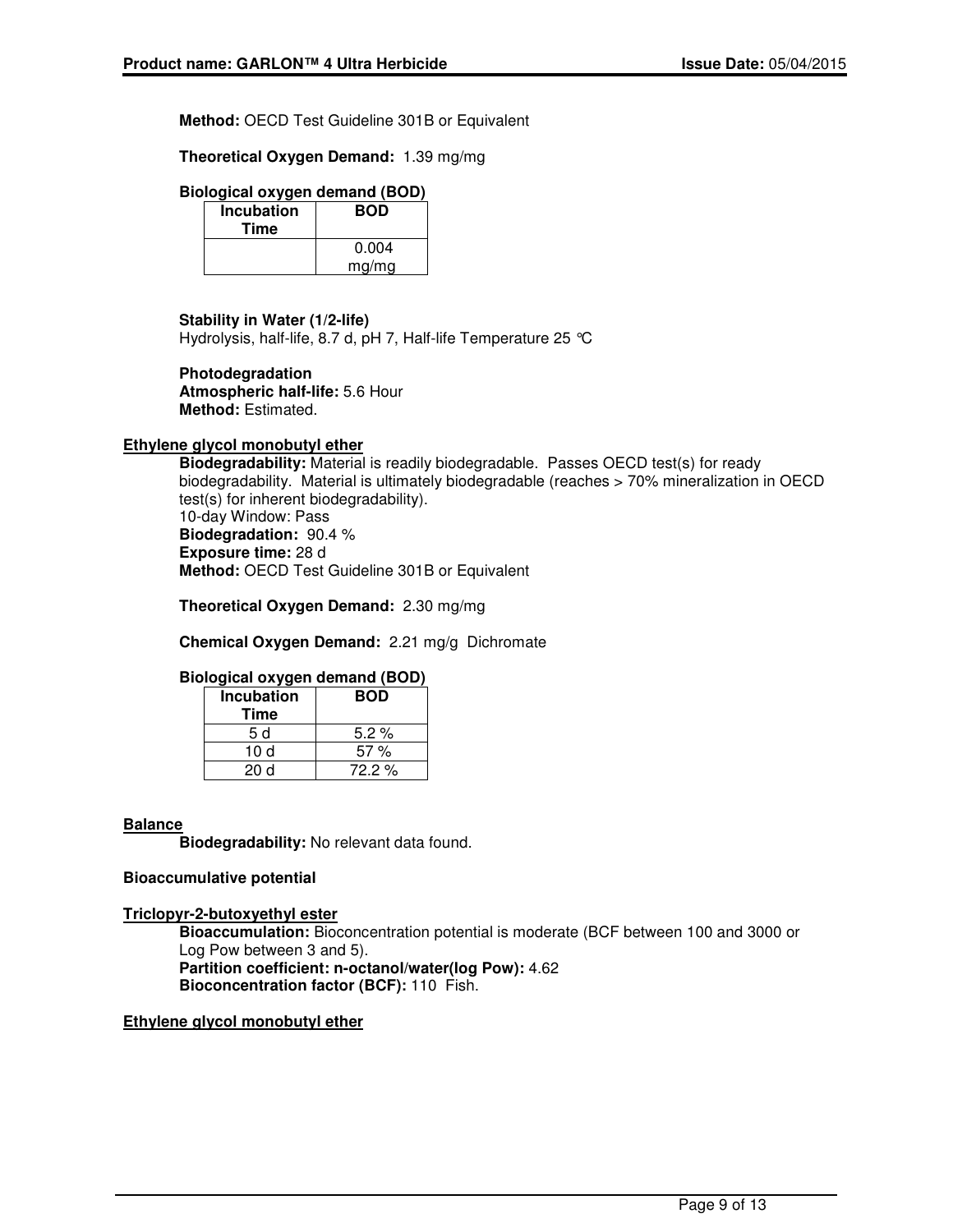**Bioaccumulation:** Bioconcentration potential is low (BCF < 100 or Log Pow < 3). **Partition coefficient: n-octanol/water(log Pow):** 0.81 Measured **Bioconcentration factor (BCF):** 3.2

#### **Balance**

**Bioaccumulation:** No relevant data found.

#### **Mobility in soil**

#### **Triclopyr-2-butoxyethyl ester**

Calculation of meaningful sorption data was not possible due to very rapid degradation in the soil. For the degradation product: Triclopyr. Potential for mobility in soil is very high (Koc between 0 and 50).

#### **Ethylene glycol monobutyl ether**

Potential for mobility in soil is high (Koc between 50 and 150). **Partition coefficient(Koc):** 67 Estimated.

#### **Balance**

No relevant data found.

## 13. DISPOSAL CONSIDERATIONS

**Disposal methods:** If wastes and/or containers cannot be disposed of according to the product label directions, disposal of this material must be in accordance with your local or area regulatory authorities. This information presented below only applies to the material as supplied. The identification based on characteristic(s) or listing may not apply if the material has been used or otherwise contaminated. It is the responsibility of the waste generator to determine the toxicity and physical properties of the material generated to determine the proper waste identification and disposal methods in compliance with applicable regulations. If the material as supplied becomes a waste, follow all applicable regional, national and local laws.

## 14. TRANSPORT INFORMATION

| a.<br>۰.<br>I<br>۰. |  |
|---------------------|--|
|---------------------|--|

Not regulated for transport

#### **Classification for SEA transport (IMO-IMDG):**

| Proper shipping name       | ENVIRONMENTALLY HAZARDOUS SUBSTANCE, LIQUID,           |
|----------------------------|--------------------------------------------------------|
|                            | N.O.S. (Triclopyr-2-butoxyethyl ester)                 |
| UN number                  | UN 3082                                                |
| <b>Class</b>               | 9                                                      |
| Packing group              | Ш                                                      |
| <b>Marine pollutant</b>    | Triclopyr-2-butoxyethyl ester                          |
| <b>Transport in bulk</b>   | Consult IMO regulations before transporting ocean bulk |
| according to Annex I or II |                                                        |
| of MARPOL 73/78 and the    |                                                        |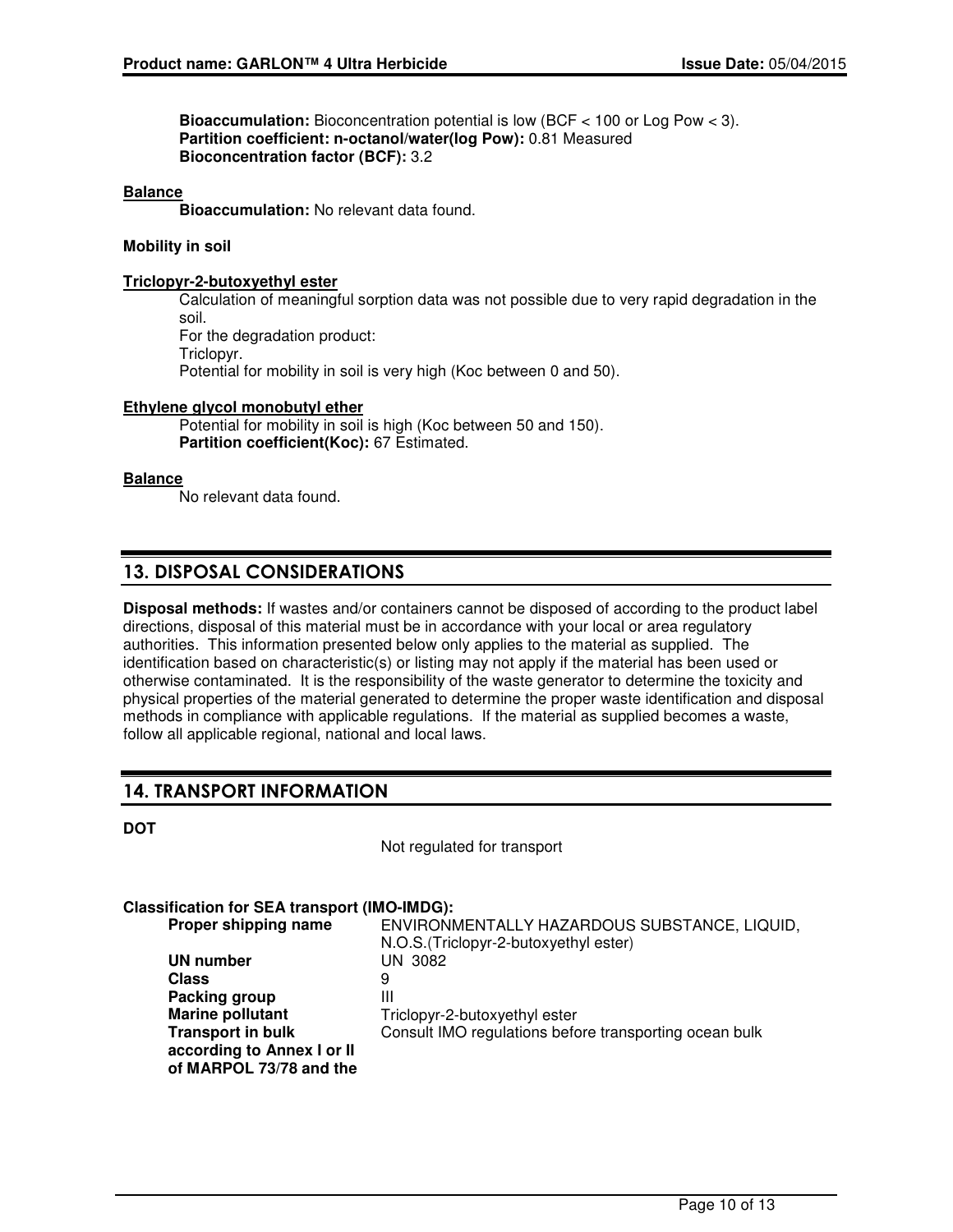#### **IBC or IGC Code**

#### **Classification for AIR transport (IATA/ICAO):**

| Proper shipping name | Environmentally hazardous substance, liquid, n.o.s. (Triclopyr- |
|----------------------|-----------------------------------------------------------------|
|                      | 2-butoxyethyl ester)                                            |
| UN number            | UN 3082                                                         |
| Class                | 9                                                               |
| Packing group        | Ш                                                               |

This information is not intended to convey all specific regulatory or operational requirements/information relating to this product. Transportation classifications may vary by container volume and may be influenced by regional or country variations in regulations. Additional transportation system information can be obtained through an authorized sales or customer service representative. It is the responsibility of the transporting organization to follow all applicable laws, regulations and rules relating to the transportation of the material.

## 15. REGULATORY INFORMATION

### **OSHA Hazard Communication Standard**

This product is a "Hazardous Chemical" as defined by the OSHA Hazard Communication Standard, 29 CFR 1910.1200.

**Superfund Amendments and Reauthorization Act of 1986 Title III (Emergency Planning and Community Right-to-Know Act of 1986) Sections 311 and 312** Acute Health Hazard Chronic Health Hazard

#### **Superfund Amendments and Reauthorization Act of 1986 Title III (Emergency Planning and Community Right-to-Know Act of 1986) Section 313**

This material does not contain any chemical components with known CAS numbers that exceed the threshold (De Minimis) reporting levels established by SARA Title III, Section 313.

#### **California Proposition 65 (Safe Drinking Water and Toxic Enforcement Act of 1986)**

This product contains no listed substances known to the State of California to cause cancer, birth defects or other reproductive harm, at levels which would require a warning under the statute.

## **Pennsylvania (Worker and Community Right-To-KnowAct): Pennsylvania Hazardous Substances List and/or Pennsylvania Environmental Hazardous Substance List:**

To the best of our knowledge, this product does not contain chemicals at levels which require reporting under this statute.

#### **Pennsylvania (Worker and Community Right-To-KnowAct): Pennsylvania Special Hazardous Substances List:**

To the best of our knowledge, this product does not contain chemicals at levels which require reporting under this statute.

### **United States TSCA Inventory (TSCA)**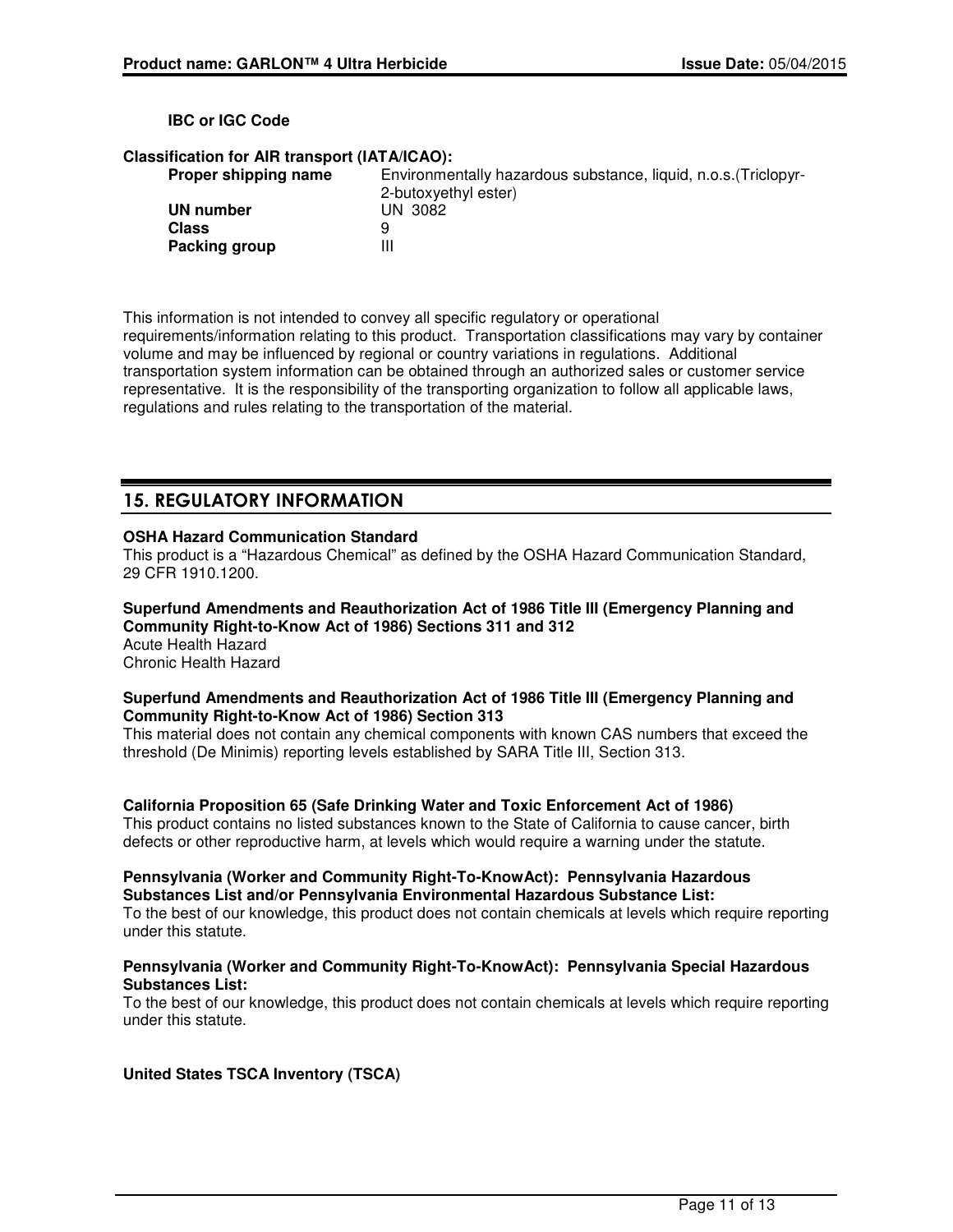This product contains chemical substance(s) exempt from U.S. EPA TSCA Inventory requirements. It is regulated as a pesticide subject to Federal Insecticide, Fungicide, and Rodenticide Act (FIFRA) requirements.

### **Federal Insecticide, Fungicide and Rodenticide Act**

EPA Registration Number: 62719-527

This chemical is a pesticide product registered by the Environmental Protection Agency and is subject to certain labeling requirements under federal pesticide law. These requirements differ from the classification criteria and hazard information required for safety data sheets, and for workplace labels of non-pesticide chemicals. Following is the hazard information as required on the pesticide label:

### CAUTION

Causes moderate eye irritation Harmful if swallowed Prolonged or frequently repeated skin contact may cause allergic reactions in some individuals.

## 16. OTHER INFORMATION

### **Hazard Rating System**

**NFPA**

| Health | ™ire | Reactivity |
|--------|------|------------|
|        |      |            |

#### **Revision**

Identification Number: 101188950 / A211 / Issue Date: 05/04/2015 / Version: 7.0 DAS Code: GF-1529

Most recent revision(s) are noted by the bold, double bars in left-hand margin throughout this document.

#### **Legend**

| Absorbed via skin | Absorbed via skin                                                   |
|-------------------|---------------------------------------------------------------------|
| <b>ACGIH</b>      | USA. ACGIH Threshold Limit Values (TLV)                             |
| <b>BEI</b>        | <b>Biological Exposure Indices</b>                                  |
| Dow IHG           | Dow Industrial Hygiene Guideline                                    |
| OSHA Z-1          | USA. Occupational Exposure Limits (OSHA) - Table Z-1 Limits for Air |
|                   | Contaminants                                                        |
| SKIN, DSEN, BEI   | Absorbed via Skin, Skin Sensitizer, Biological Exposure Indice      |
| <b>TWA</b>        | 8-hour, time-weighted average                                       |

#### **Information Source and References**

This SDS is prepared by Product Regulatory Services and Hazard Communications Groups from information supplied by internal references within our company.

DOW AGROSCIENCES LLC urges each customer or recipient of this (M)SDS to study it carefully and consult appropriate expertise, as necessary or appropriate, to become aware of and understand the data contained in this (M)SDS and any hazards associated with the product. The information herein is provided in good faith and believed to be accurate as of the effective date shown above. However, no warranty, express or implied, is given. Regulatory requirements are subject to change and may differ